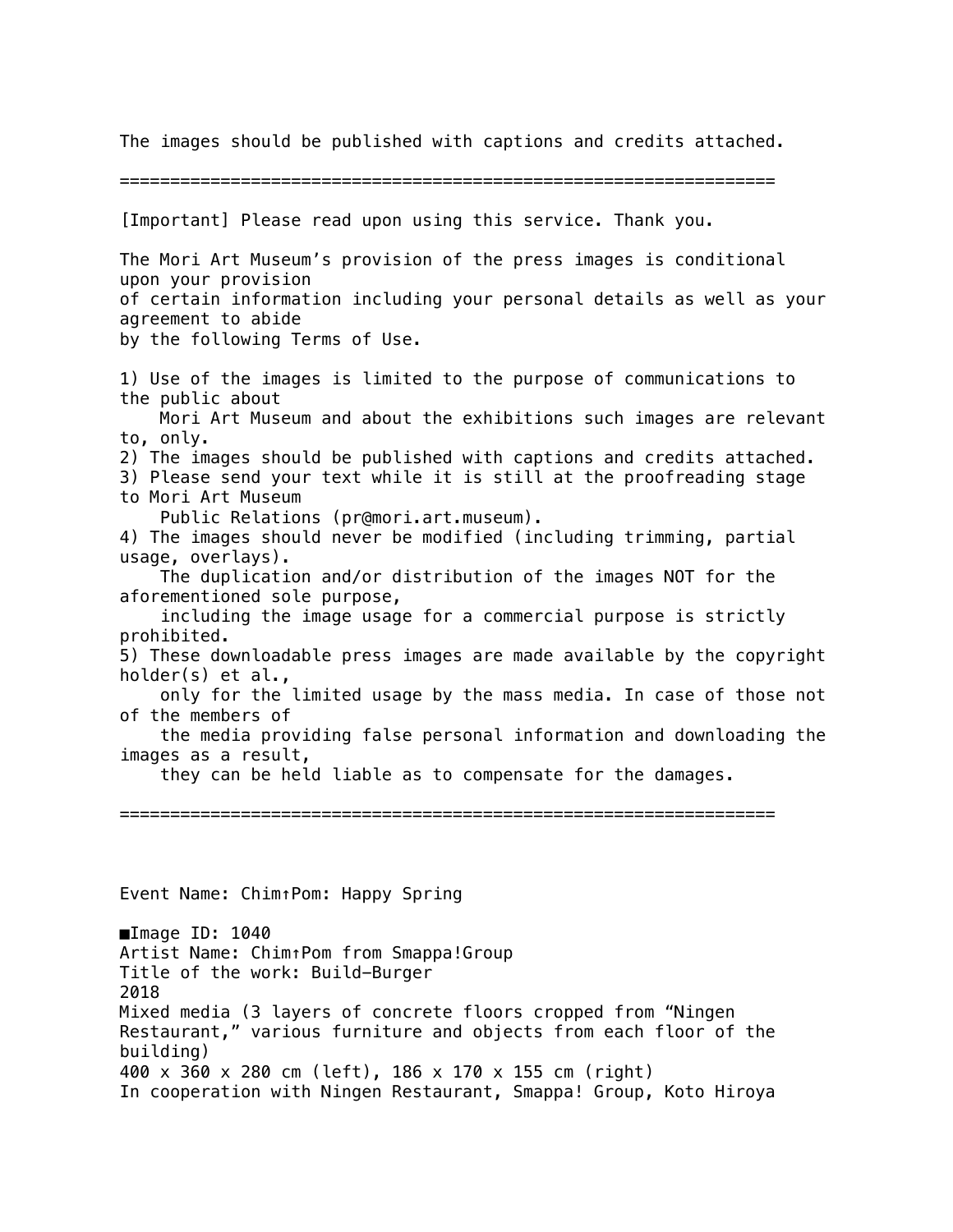Private collection (left) Courtesy: ANOMALY, Tokyo Installation view: Grand Open - Marvelous Liberation -, ANOMALY, Tokyo, 2018 Photo: Morita Kenji ■Image ID: 1041 Artist Name: Chim↑Pom from Smappa!Group Title of the work: BLACK OF DEATH 2008 Lambda print, video 81 x 117.5 cm (photo), 9 min. 13 sec. (video) Courtesy: ANOMALY and MUJIN-TO Production, Tokyo ■Image ID: 1042 Artist Name: Chim↑Pom from Smappa!Group Title of the work: "A Drunk Pandemic" 2019-2020 Private collection Commissioned and produced by Manchester International Festival and Contact, 2019 Curated by Contact Young Curators Courtesy: ANOMALY and MUJIN-TO Production, Tokyo Photo: Michael Pollard ■Image ID: 1043 Artist Name: Chim↑Pom from Smappa!Group Title of the work: Street 2017-2018 On-site installation Dimensions variable Courtesy: ANOMALY and MUJIN-TO Production, Tokyo Installation view: Asian Art Biennial 2017, National Taiwan Museum of Fine Arts, Taichung, 2017-2018 Photo: Maeda Yuki ■Image ID: 1044 Artist Name: Chim↑Pom from Smappa!Group Title of the work: KOKKURISAN TATTOO 2008 Lambda print 83 x 52 cm Courtesy: ANOMALY and MUJIN-TO Production, Tokyo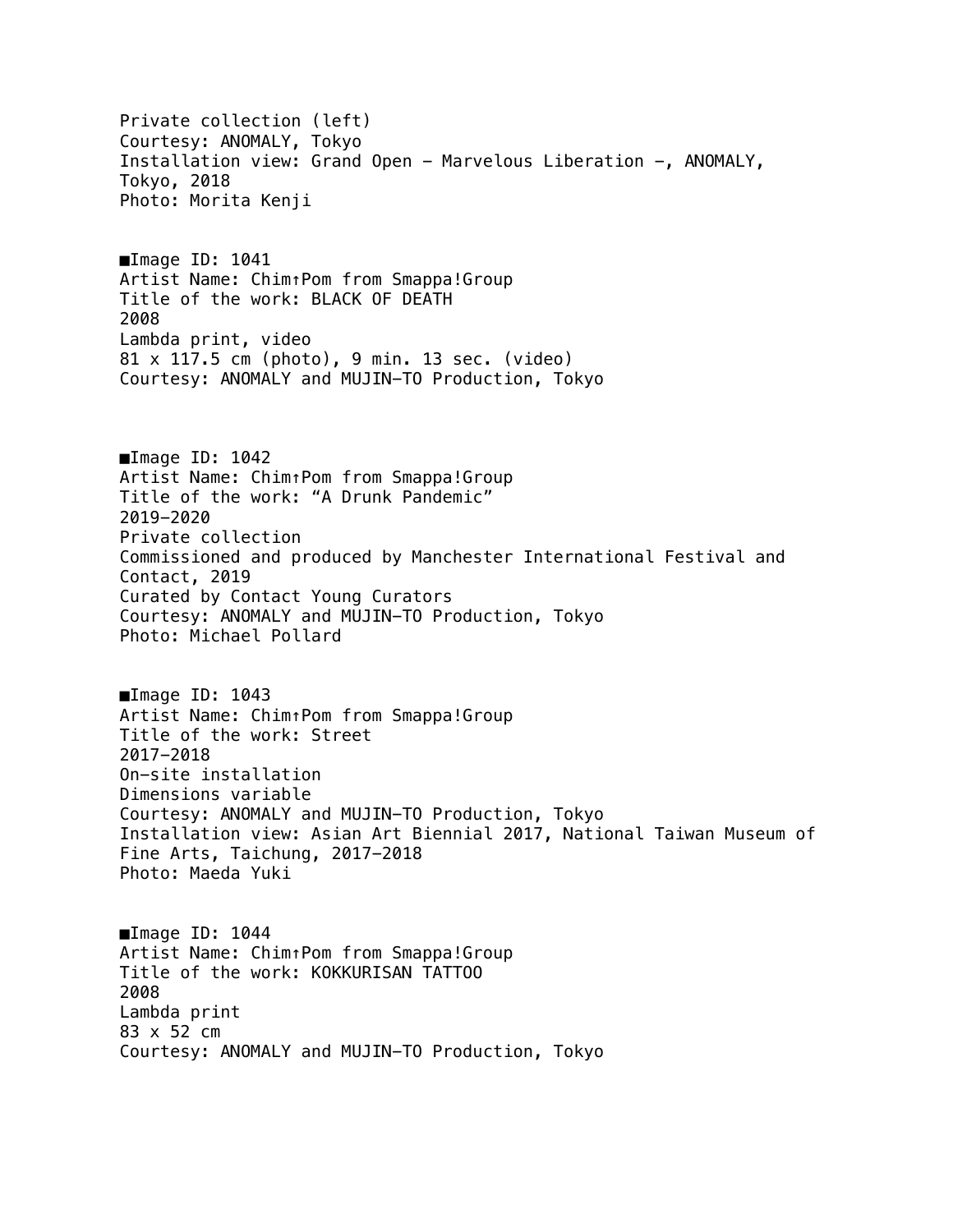■Image ID: 1045 Artist Name: Chim↑Pom from Smappa!Group Title of the work: U.S.A. Visitor Center (from the project "The other side") 2017 Giclee print 66 x 100 cm Courtesy: ANOMALY and MUJIN-TO Production, Tokyo Photo: Matsuda Osamu Collection: Miyanomori International Museum of Art, Sapporo ■Image ID: 1046 Artist Name: Chim↑Pom from Smappa!Group Title of the work: Making the Sky of Hiroshima "PIKA!" 2009 Lambda print, video 66.7 x 100 cm (photo), 5 min. 35 sec. (video) Courtesy: ANOMALY and MUJIN-TO Production, Tokyo Photo: Cactus Nakao ■Image ID: 1047 Artist Name: Chim↑Pom from Smappa!Group Title of the work: LEVEL 7 feat. "Myth of Tomorrow" 2011 Acrylic on paper, PVC panel, video, and others 84 x 200 cm (painting), 6 min. 35 sec. (video) Collection: The Taro Okamoto Memorial Museum, Tokyo Courtesy: ANOMALY and MUJIN-TO Production, Tokyo ■Image ID: 1048 Artist Name: Chim↑Pom from Smappa!Group Title of the work: May, 2020, Tokyo (Hey-rasshai) - Drawing a Blueprint  $-$ 2020 Cyanotype print, gelatin, canvas, iron frame 175.5 x 352.3 x 4.5 cm Takahashi Ryutaro Collection, Tokyo Courtesy: ANOMALY and MUJIN-TO Production, Tokyo Production view: Shinjuku, Tokyo

■Image ID: 1049 Artist Name: Chim↑Pom from Smappa!Group Title of the work: SPEECH (from the project "Thank You Celeb Project - I'm BOKAN")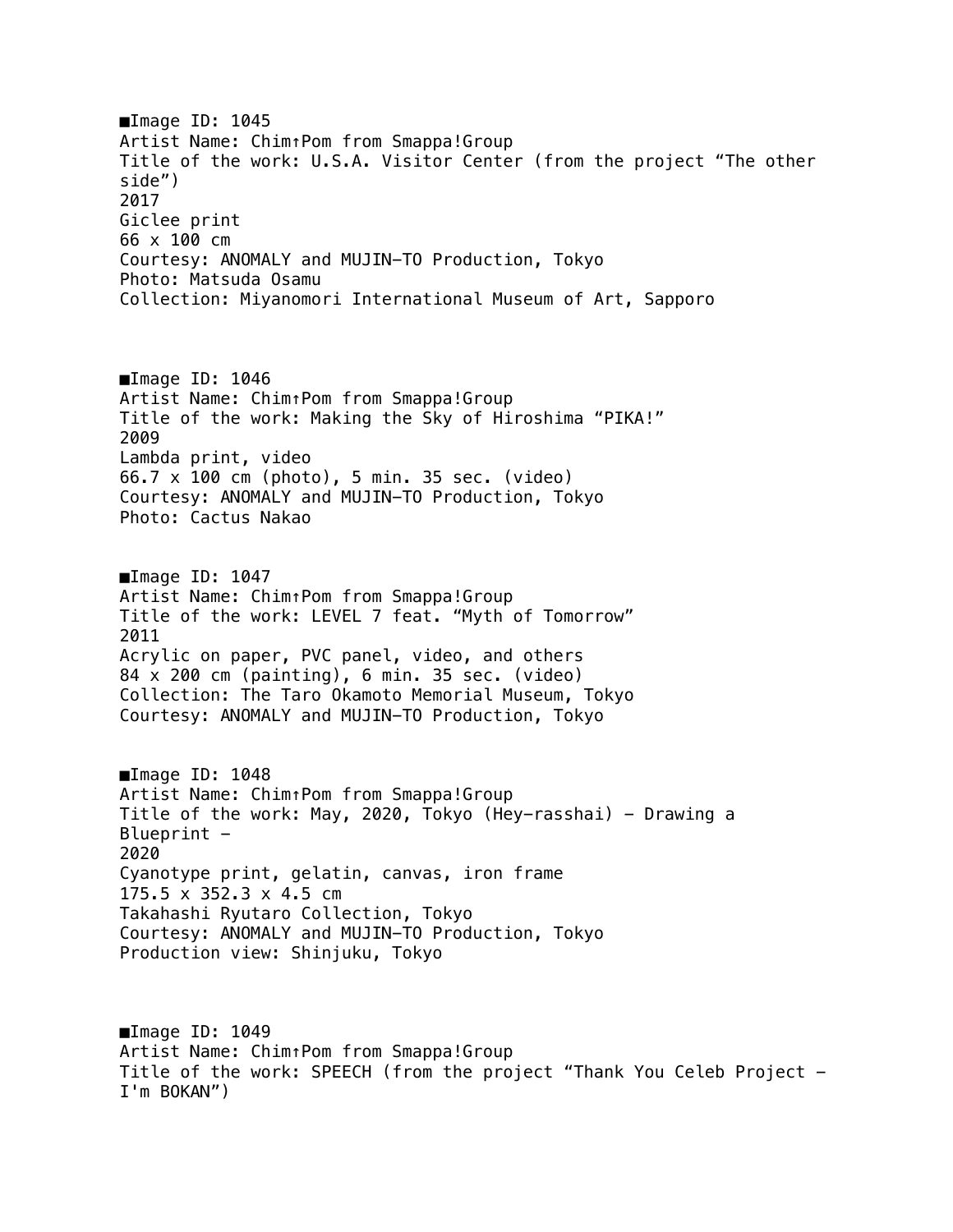2007 Video 1 min. 53 sec. Courtesy: ANOMALY and MUJIN-TO Production, Tokyo ■Image ID: 1050 Artist Name: Chim↑Pom from Smappa!Group Title of the work: "Crying Museum" illustration / referential image ■Image ID: 1051 Artist Name: Title of the work: Chim↑Pom from Smappa!Group Portrait Photo: Yamaguchi Seiha ■Image ID: 1052 Artist Name: Chim↑Pom from Smappa!Group Title of the work: Gold Expereince 2012 Tarpaulin balloon, mixed media 650 x 800 x 600 cm Courtesy: ANOMALY and MUJIN-TO Production, Tokyo Installation view: Chim↑Pom, PARCO Museum, Tokyo, 2012 ■Image ID: 1053 Artist Name: Chim↑Pom from Smappa!Group Title of the work: Don't Follow the Wind 2015- Courtesy: Don't Follow the Wind Committee ■Image ID: 1060 Artist Name: Chim↑Pom from Smappa!Group Title of the work: Build-Burger 2018 Mixed media (3 layers of concrete floors cropped from "Ningen Restaurant," various furniture and objects from each floor of the building) 400 x 360 x 280 cm (front), 186 x 170 x 155 cm (back) Private collection (back) Installation view: Chim↑Pom: Happy Spring, Mori Art Museum, Tokyo, 2022 Photo: Morita Kenji Photo courtesy: Mori Art Museum, Tokyo ■Image ID: 1062 Artist Name: Chim↑Pom from Smappa!Group Title of the work: Installation view: Chim↑Pom: Happy Spring, Mori Art Museum, Tokyo,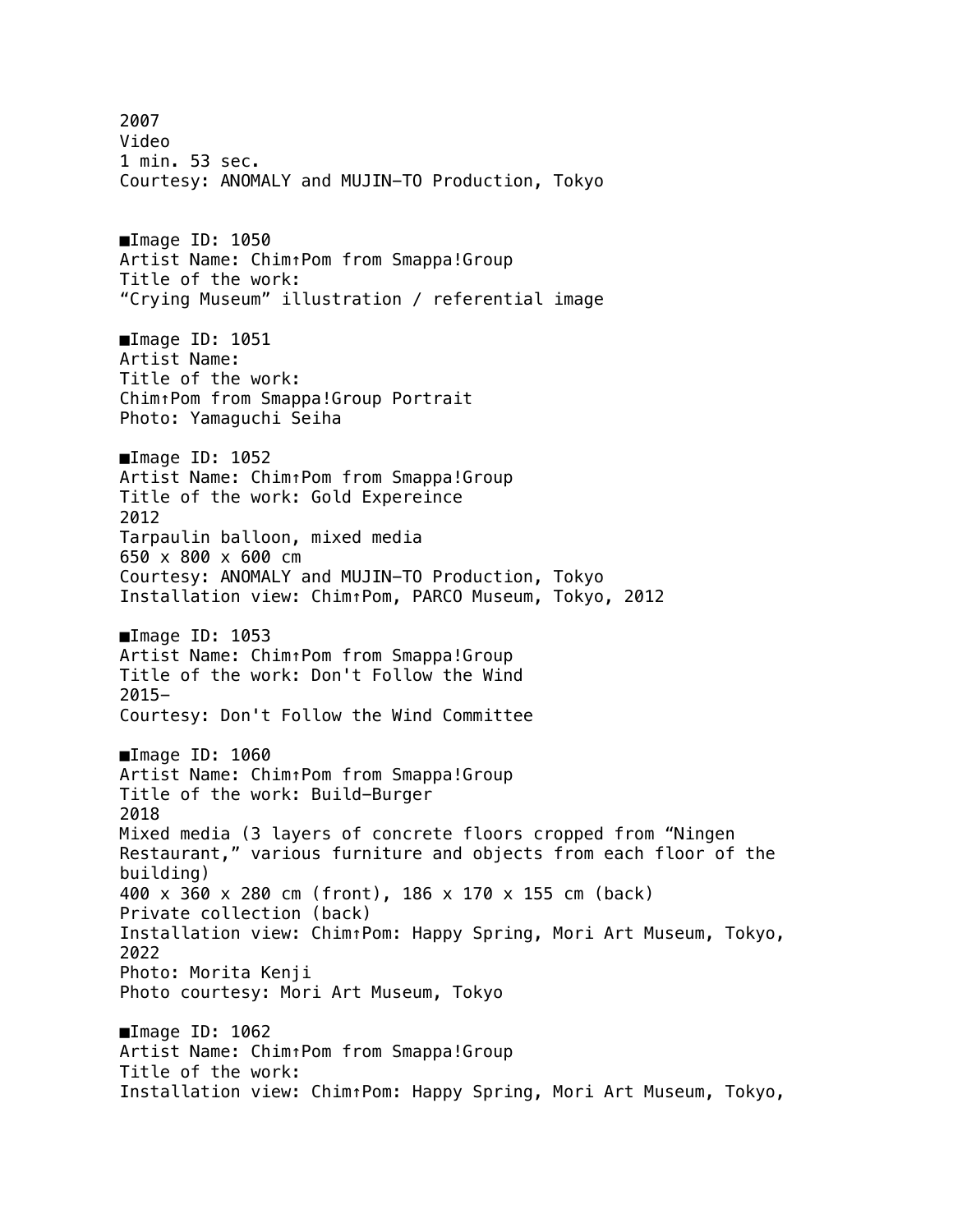2022 Photo: Morita Kenji Photo courtesy: Mori Art Museum, Tokyo ■Image ID: 1063 Artist Name: Chim↑Pom from Smappa!Group Title of the work: A Street 2022 Asphalt, Mori Art Museum, special website, event and performance Installation view: Chim↑Pom: Happy Spring, Mori Art Museum, Tokyo, 2022 Photo: Morita Kenji Photo courtesy: Mori Art Museum, Tokyo ■Image ID: 1064 Artist Name: Chim↑Pom from Smappa!Group Title of the work: Installation view: Chim↑Pom: Happy Spring, Mori Art Museum, Tokyo, 2022 Photo: Morita Kenji Photo courtesy: Mori Art Museum, Tokyo ■Image ID: 1065 Artist Name: Chim↑Pom from Smappa!Group Title of the work: Installation view: Chim↑Pom: Happy Spring, Mori Art Museum, Tokyo, 2022 Photo: Morita Kenji Photo courtesy: Mori Art Museum, Tokyo ■Image ID: 1066 Artist Name: Chim↑Pom from Smappa!Group Title of the work: Installation view: Chim↑Pom: Happy Spring, Mori Art Museum, Tokyo, 2022 Photo: Morita Kenji Photo courtesy: Mori Art Museum, Tokyo ■Image ID: 1067 Artist Name: Chim↑Pom from Smappa!Group Title of the work: SUPER RAT HAPPY SPRING 2022 Stuffed rat, gold leaf 22.5 x 9 x 11.5 cm Installation view: Chim↑Pom: Happy Spring, Mori Art Museum, Tokyo, 2022 Photo: Morita Kenji Photo courtesy: Mori Art Museum, Tokyo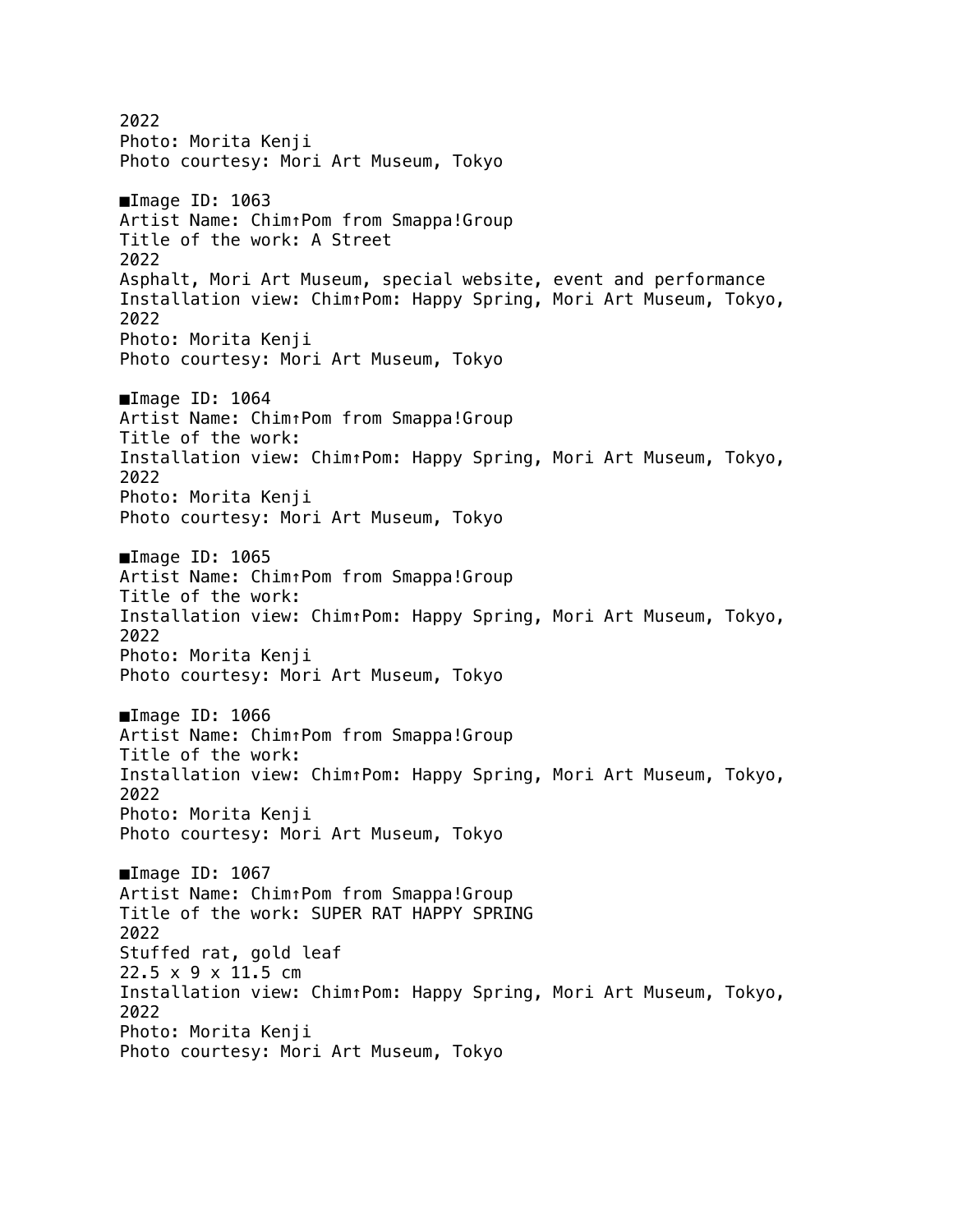■Image ID: 1068 Artist Name: Chim↑Pom from Smappa!Group Title of the work: Libido-Electricity Conversion Machine "EROKITEL" 6th Model 2022 Street lamp, mobile phone Dimensions variable Installation view: Chim↑Pom: Happy Spring, Mori Art Museum, Tokyo, 2022 Photo: Morita Kenji Photo courtesy: Mori Art Museum, Tokyo ■Image ID: 1069 Artist Name: Chim↑Pom from Smappa!Group Title of the work: Piss Building (from the project "A Drunk Pandemic") 2019 Brick made with urine, urine Dimensions variable Private collection Installation view: Chim↑Pom: Happy Spring, Mori Art Museum, Tokyo, 2022 Photo: Morita Kenji Photo courtesy: Mori Art Museum, Tokyo ■Image ID: 1070 Artist Name: Chim↑Pom from Smappa!Group Title of the work: Gold Expereince 2012/2022 Tarpaulin balloon, mixed media 650 x 800 x 600 cm Installation view: Chim↑Pom: Happy Spring, Mori Art Museum, Tokyo, 2022 Photo: Morita Kenji Photo courtesy: Mori Art Museum, Tokyo ■Image ID: 1071 Artist Name: Chim↑Pom from Smappa!Group Title of the work: Installation view: Chim↑Pom: Happy Spring, Mori Art Museum, Tokyo, 2022 Photo: Morita Kenji Photo courtesy: Mori Art Museum, Tokyo ■Image ID: 1072 Artist Name: Chim↑Pom from Smappa!Group [Initiator], Kubota Kenji, Eva & Franco Mattes, Jason Waite Title of the work: Don't Follow the Wind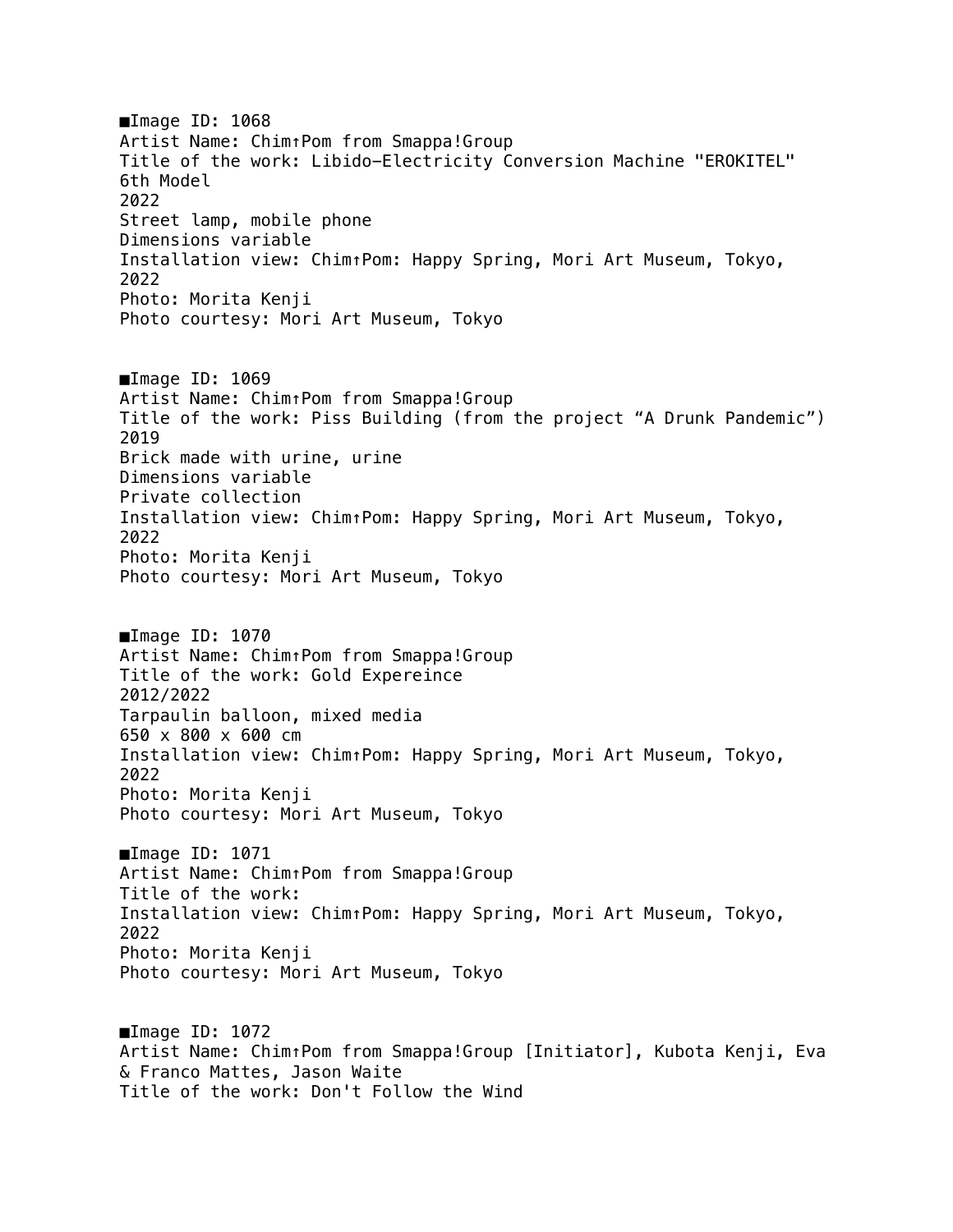2015/2022 Text, sound, video Dimensions variable Organizer: Don't Follow the Wind Committee Installation view: Chim↑Pom: Happy Spring, Mori Art Museum, Tokyo, 2022 Photo: Morita Kenji Photo courtesy: Mori Art Museum, Tokyo ■Image ID: 1073 Artist Name: Chim↑Pom from Smappa!Group Title of the work: LOVE IS OVER 2014/2022 Mixed media installation Dimensions variable Installation view: Chim↑Pom: Happy Spring, Mori Art Museum, Tokyo, 2022 Photo: Morita Kenji Photo courtesy: Mori Art Museum, Tokyo ■Image ID: 1074 Artist Name: Chim↑Pom from Smappa!Group Title of the work: SUN (detail) 2022 Sound installation, light, neon, mixed media Dimensions variable Installation view: Chim↑Pom: Happy Spring, Mori Art Museum, Tokyo, 2022 Photo: Morita Kenji Photo courtesy: Mori Art Museum, Tokyo ■Image ID: 1075 Artist Name: Chim↑Pom from Smappa!Group Title of the work: KANE-ZANMAI 2022 Shop Installation view: Chim↑Pom: Happy Spring, Mori Art Museum, Tokyo, 2022 Photo: Morita Kenji Photo courtesy: Mori Art Museum, Tokyo ■Image ID: 1076 Artist Name: Chim↑Pom from Smappa!Group Title of the work: Crying Museum 2022 Day nursery, others